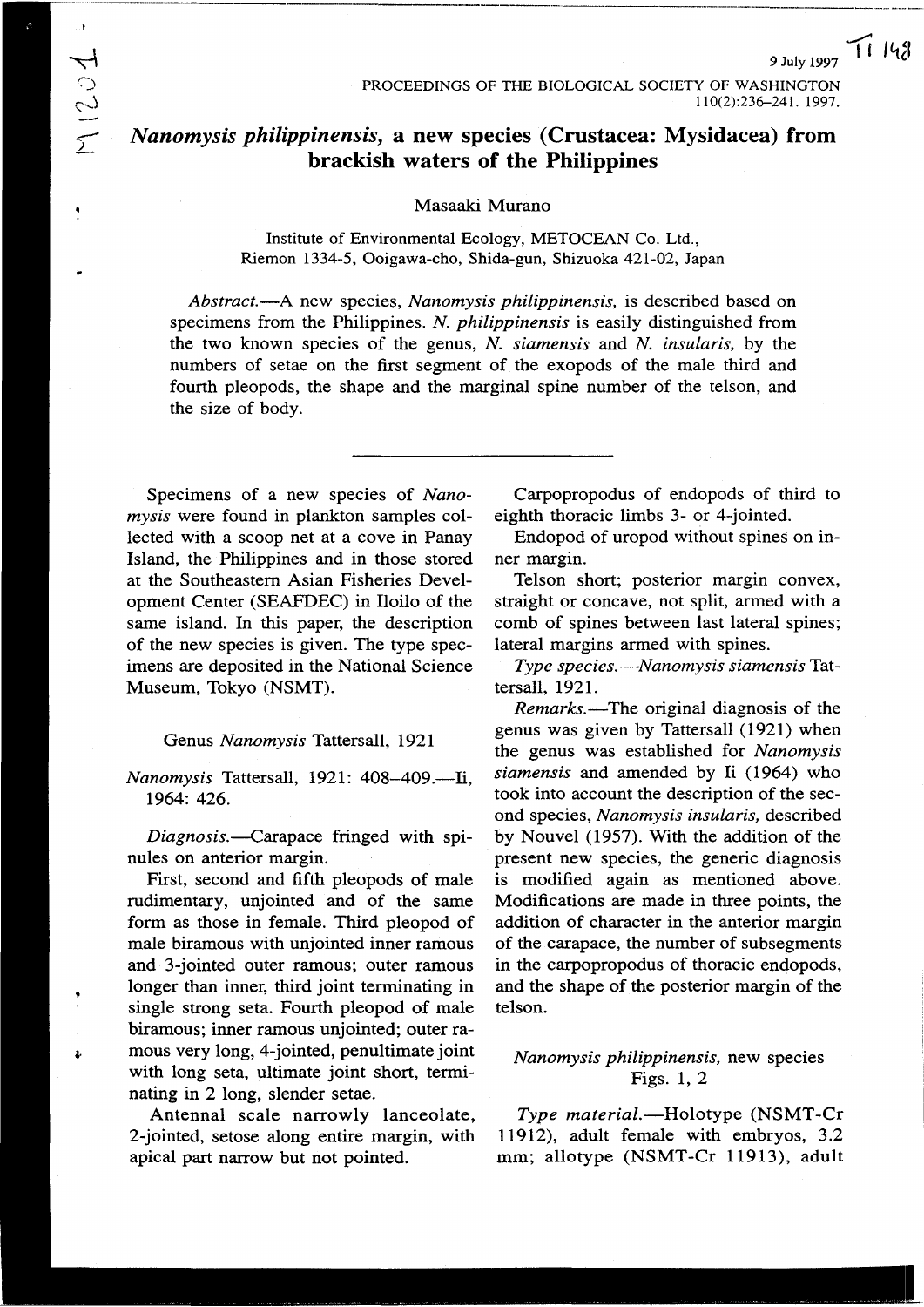male, 2.6 mm; paratypes (NSMT-Cr 11914), 5 adult females with embryos (2.8-3.0 mm) and 8 adult males (2.1-3.0 mm); Batan Bay, Panay Island, Philippines, 1 Dec 1979 collected with scoop net above eel grass bed at depth of about 1 m.

*Other materia/.-* Two adult females with embryos (3.0, 3.1 mm), 7 adult males (2.2- 2.9 mm) and 1 immature male, Hamtik, Panay Is., 5 Apr 1976, 5 m deep, CM net (75 cm in diameter, 0.49 mm in mesh size); 2 immature females and 1 juvenile, off Negros Occidental School of Fisheries, Negros Is., Philippines, 28 Jun 1976, plankton net tow, 1 juvenile (1.4 mm), Oton Beach, Panay Is., 25 Aug 1976, plankton net tow; 10 immature females (up to 2.5 mm) and 4 immature males (up to 1.9 mm), same as type specimens; 3 adult females (2 with embryos) (2.9-3.2 mm), 11 adult males (2.2-2.8 mm), 11 immature females (up to 2.8 mm) and 3 immature males, mouth of Altavas River, Banga Cove, Batan, Panay Is., 2 Dec 1979.

*Body length.-Adult* female 2.8-3.2 mm, adult male 2.1-2.9 mm.

*Description.-Carapace* slightly produced into broadly rounded rostrum, frontal margin fringed with about 60 tiny spinules throughout (Fig. *1B);* anterolateral comers rounded; posterior margin emarginate, leaving last thoracic somite exposed (Fig. 1A).

Eye large; cornea globular, slightly broader than eyesta1k; eyestalk without papilliform process (Fig. *1B).*

Antennular peduncle of female: first segment as long as following 2 segments together, armed at outer distal comer with several setae, one of which is plumose, longer and directed backward; second segment connecting obliquely with third segment, with single plumose seta at median distal comer; third segment with plumose seta at median distal comer (Fig. lA, C). Antennular peduncle of male: more robust than that of female, first segment as long as third, third segment with processus masculinus small (Fig. IB).

Antennal scale slender, lanceolate, ex-

tending beyond distal margin of antennular peduncle for  $\frac{1}{3}$  of its length in female and  $\frac{1}{4}$  in male, 5 times as long as greatest width. setose all round, distal suture marked off at distal  $\frac{2}{3}$ , distal segment more than 3 times as long as broad (Fig. 1D). Antennal peduncle more than half as long as scale, second segment longest, occupying about half of peduncle length (Fig. 1D). Antennal sympod with strong spinelike process at outer distal comer (Fig. 1D).

Mandibular palp relatively small, sparsely setose, second segment armed on external margin with 7 setae of which distal one differs slightly in shape from others, third segment about half as long as second, armed with 8 barbed setae arranged regularly on distal  $\frac{2}{3}$  of external margin (Fig. IE). Coxa of mandibles as shown in Fig. IF Maxillule: outer lobe armed with 9 strong spines on distal margin and 3 thick setae on inner surface; inner lobe armed with 3 stout and one slender setae on apex, 2 setae on inner margin and 3 setae on outer margin (Fig. 1G). Maxilla: exopod small and slender, 3 times as long as broad, with only 2 setae, one at apex plumose, long and thick, the other on subapex of outer margin short, margin of exopod fringed with fine hairs; terminal segment of endopod oval, 1.2 times longer than broad (Fig. 1H).

Endopod of first thoracopod robust; endite of basis large, armed with 4 to 5 thick and hairy setae on inner margin and apex; preischium with 3 to 4 similar setae on inner margin (Fig. 11). Endopod of second thoracopod robust; ischium fused with preischium, merus equal to combined length of carpopropodus and dactylus, carpopropodus becoming broader distally, twice as long as maximum breadth at distal end; dactylus broader than long, bearing 5 strong barbed setae in addition to slender setae (Fig. 1J). Endopods of third to eighth thoracic limbs becoming more slender towards posterior pairs; dactylus small, half length of slender terminal claw; in third to seventh pairs carpopropodus divided into 3 subjoints of which the middle is shortest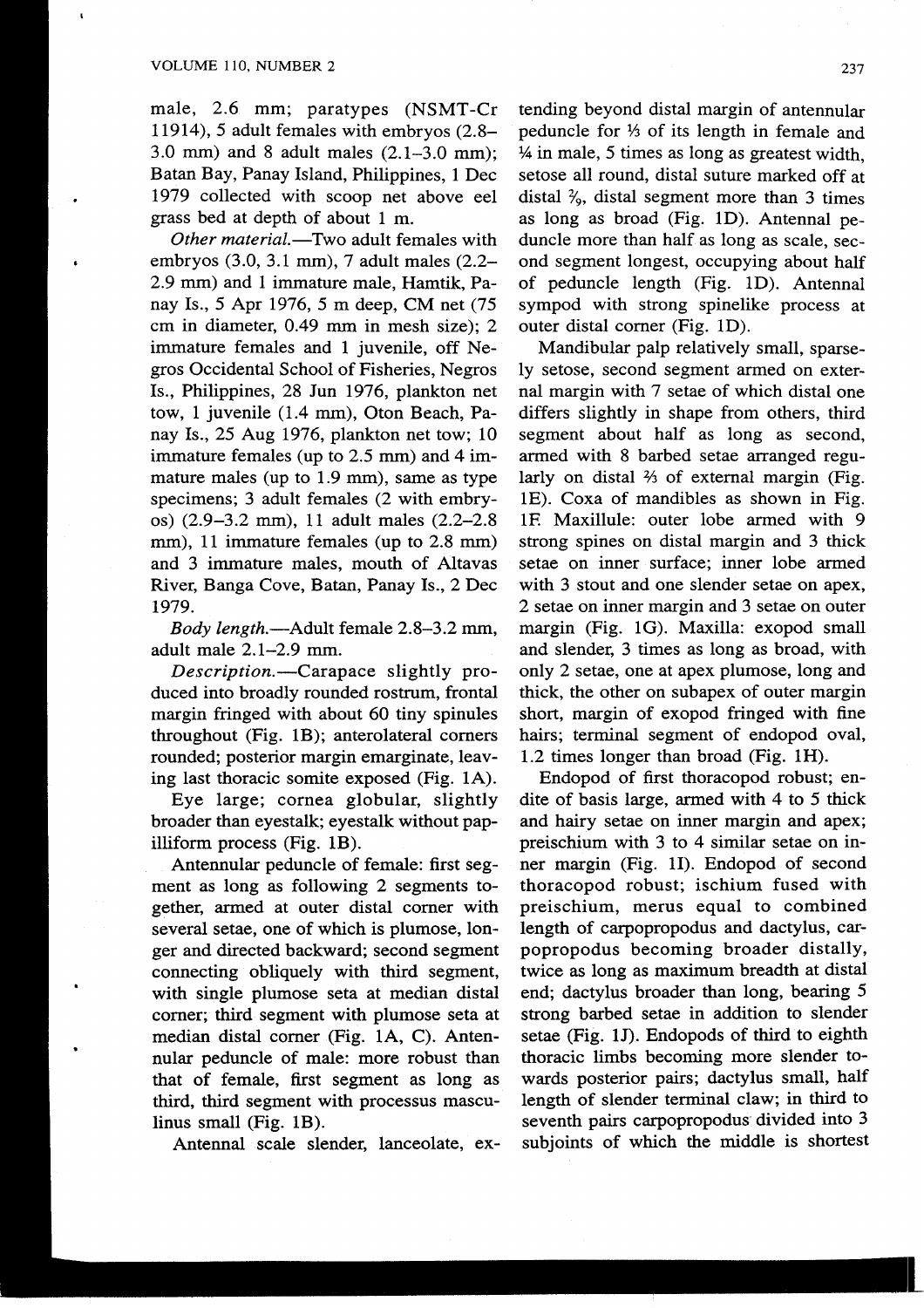#### **New records of the genus** *Hansenomysis* **in Japan with description of a new species (Crustacea: Mysidacea: Petalophthalmidae)**

Manuel Rafael Bravo and Masaaki Murano

(MRB) Tokyo University of Fisheries, Department of Aquatic Biosciences, 4-5-7 Konan, Minato~ku, Tokyo 108, Japan; (MM) Institute of Environmental Ecology, METOCEAN Co. Ltd., Riemon 1334-5, Ooigawa-cho, Shida-gun, Shizuoka 421-02, Japan

*Abstract.-A* new species, *Hansenomysis japonica,* and a species tentatively identified as *?Hansenomysis lucifugus* (Faxon, 1893), of the mysid family Petalophthalmidae, were collected from Japanese waters. *Hansenomysis japonica* is clearly distinguishable from the nearest species of the genus, *H. violacea* (Birstein & Tchindonova, 1958), by the long acute horns of the eyeplate, the narrower antennal scale, the segmented carpopropodus of the endopod of the eighth thoracopod, and the longer and narrower telson. The new species' is the fifth described species of *Hansenomysis* in the Pacific Ocean. *?Hansenomysis lucifugus* has not previously been recorded from Japan and western Pacific, if the identification is correct. A key to the species of *Hansenomysis* is also included.

*.'"",,,:::~.iM,\I'P'"* .

The genus *Hansenomysis* was established by Hansen in 1887, under the name *Arctomysis,* to incorporate *A. fyllae* collected southwest of Greenland. However, *Arctomysis* was already allocated to a different species (Czerniavsky 1883), and Stebbing (1893) changed the name to *Hansenomysis.* Since the establishment of the genus, the classification of its species has experienced notable changes. *Hansenomysis luc!fugus* and *H. violacea,* were initially described as the two only species' of the genus *Scolophthalmus.* Birstein & Tchindonova (1970) transferred these two species of *Scolophthalmus* to *Hansenomysis.* Later, Murano & Krygier (1985) transferred five *Hansenomysis* species to *Bacescomysis,* which was established by them for *B. pacifica,* based mainly on the exopod of uropod which is a 2-segmented plate in the former genus, but unjointed in the latter. The most recent species of *Hansenomysis, H. carinata,* was described by Casanova (1993) for a single male specimen from the New Caledonian area.

 $T1-149$ 

Presently, the genus *Hansenomysis* consists of 15 species. The new species, *Hansenomysis japonica,* is the 16th species of the genus. *?Hansenomysis lucifugus,* is reported for the first time from Japan and the western Pacific. Table 1 shows the latitudinal occurrence, the adult body length, and the habitat of each species of *Hansenomysis.*

The type specimens of *H. japonica* are deposited in the National Science Museum, Tokyo (NSMT).

Order Mysidacea Boas, 1883 Suborder Petalophthalmida Tchindonova, 1981 Family Petalophthalmidae Czerniavsky, 1882 Genus *Hansenomysis* Stebbing, 1893

*Arctomysis.-Hansen,* 1887:210.

*Scolophthalmus.-Faxon,* 1893:219; 1895: 224-226.

*Diagnosis.--carapace* very short. Eyes fused in single plate, without visual pig-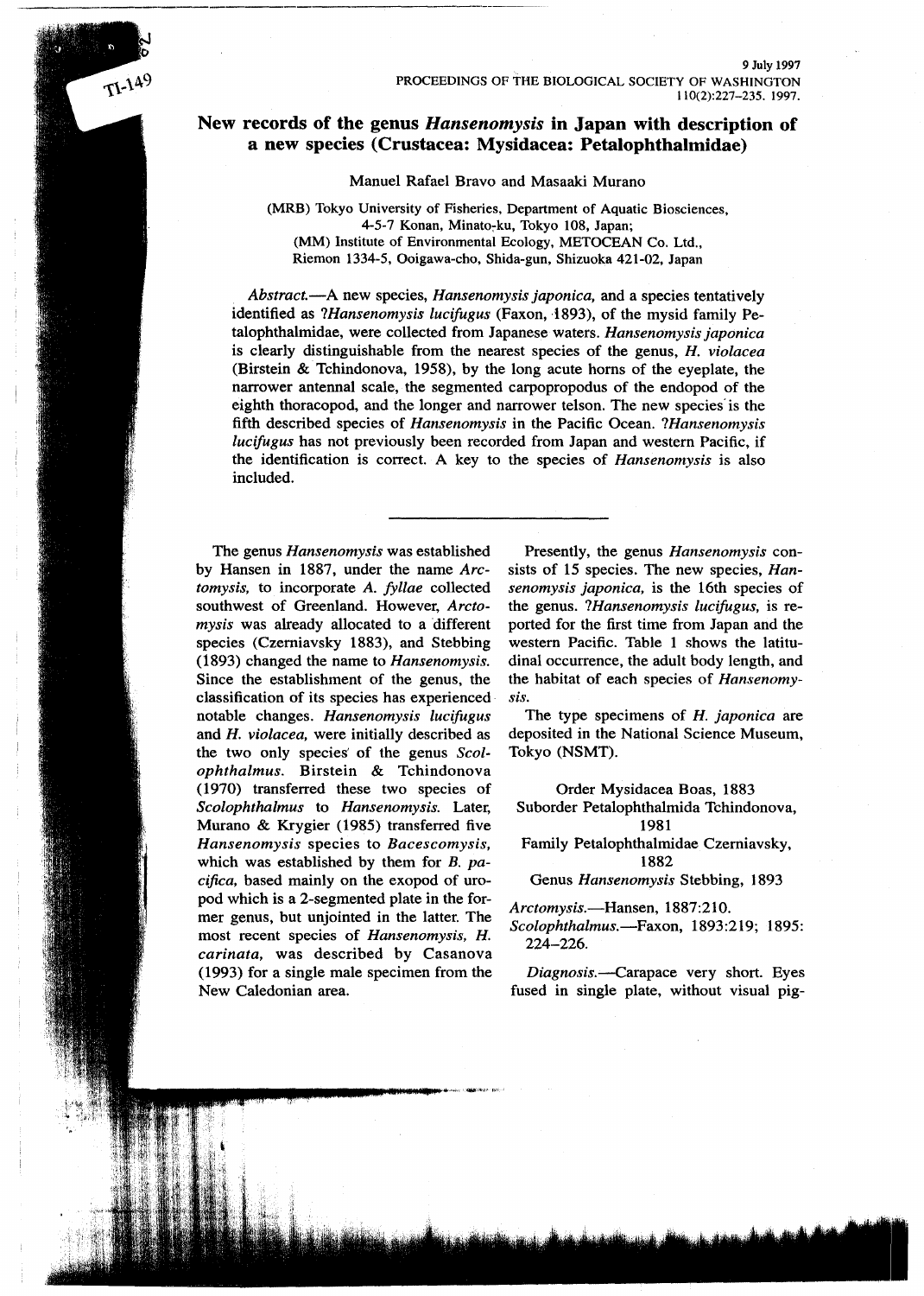VOLUME 110. N!

Table 1.—Latitude (n°), adult body length (mm), and habitat or depth (m) of the species of *Hansenomysis* Stebbing, 1893 (Mauchline & Murano 1977, Lagardere 1983, Casanova 1993).

| Species                                       | Latitude    | Body length | Habitat/depth | Occurrence                        |
|-----------------------------------------------|-------------|-------------|---------------|-----------------------------------|
| H. angusticauda O. S. Tattersall, 1961        | 75S         | >26         | mesopelagic   | Ross Sea, Palmer<br>Archipelago   |
| H. antarctica Holt & Tattersall, 1906         | 53S-76S     | $20 - 23$   | $100 - 400$   | Antarctic                         |
| H. armata Birstein & Tchindonova, 1958        | $50N-35N$   | 13          | 2960          | Kurile-Kamchatka<br><b>Trench</b> |
| H. carinata J.-P. Casanova, 1993              | 23S         |             | 950-1000      | New Caledonia                     |
| H. chini Băcescu, 1971                        | 88          | >12         | 2000          | Peru Trench                       |
| H. falklandica O. S. Tattersall, 1955         | $50S - 53S$ | $12 - 15$   | 200-400       | Southern Oceans                   |
| H. fyllae (Hansen, 1887)                      | 70N-40N     | $16 - 17$   | 150-1500      | North Atlantic                    |
| H. japonica new species                       | 35N         | 12          | 590           | Japan                             |
| H. lucifugus (Faxon, 1893)                    | $735N - 0$  | 42          | ?742-2000     | Off Galapagos, ?Japan             |
| H. menziesi Băcescu, 1971                     | <b>8S</b>   | 22          | 2000          | Peru Trench                       |
| H. nouveli Lagardère, 1983                    | 56N-44N     | $14 - 18$   | 1913-2498     | Bay of Biscay                     |
| H. pseudofyllae Lagardère, 1983               | 48N-44N     | 14.4        | 1950-4829     | Bay of Biscay                     |
| H. rostrata Birstein & Tchindonova,<br>1970   | 44N         | $32 - 35$   | bathypelagic  | Kurile-Kamchatka<br>Trench        |
| H. spenceri Băcescu, 1971                     | 8S          | 17          | 2000          | Peru Trench                       |
| H. tropicalis Băcescu, 1967                   | <b>8S</b>   | >8          | 2000          | Peru Trench                       |
| H. violacea (Birstein & Tchindonova,<br>1958) | 43N         | 19          | bathypelagic  | Kurile-Kamchatka<br>Trench        |

ments or with small pigmented area. Dorsal surface of proximal region of antennular peduncle having what is identified as a sensorial organ called the "Tattersall organ" (Bacescu 1971). Antennal scale lanceolate with spines and setae. Maxilla and maxillule normal. First and 2nd thoracopods robust; endopods of 3rd-5th thoracopods slender, with chelate structure terminally; endopods of 6th-8th thoracopods slender with dactylus and nail together forming long slender claw. Pleopods of female uniramous; 1st-4th pleopods unsegmented; 5th pleopod longest, 2 or 3-segmented. Pleopods of male biramous; 1st with endopod unsegmented, exopod segmented; 2nd pleopod with exopod segmented and modified, endopod segmented. Endopod of uropod 2-segmented, without spines on its inner margin; exopod of uropod 2-segmented, proximal segment with spines on outer margin. Telson elongate, entire, without plumose setae on apex, posterior part of the lateral margins armed with long strong spines separated by groups of short spines.

*Type species.-Hansenomysis fyllae* (Hansen, 1887)

#### *Hansenomysis japonica,* new species Figs. I, 2, 3A-D

*Type specimens.*—Holotype (NSMT-Cr 11910), adult male 12.0 mm; paratype (NSMT-Cr 11911), juvenile 8.8 mm; 17 Oct 1990, Sagami Bay (35°09.0'N, 139°24.6'E), 590 m, sledge net.

*Description of male*.--Body robust, elongate. Carapace without spines, covering laterally part of 7th thoracic somite, and dorsally all but 6th-8th somites; anterior margin broadly rounded without rostral projection, leaving fused eyes uncovered (Fig. lA); anterolateral comer sharply pointed.

Eyes fused in single plate with 2 acute median horns, outer margin undulated. Eyeplate with 2 fused rounded bulks of visual pigments away from eyeplate margin (Fig. lA).

Antennular peduncle robust; first segment longest, basal dorsal surface with well-developed Tattersall organ (Fig. lA), 2nd segment al dorsal view, sl. IB), with blunt distal outer con bust, clearly so each subsegmer gin armed with IB).

Antennal scal as long as the' beyond distal  $\epsilon$ for  $0.75$  of its  $\frac{1}{2}$ cept for proxim Outer distal ed; spines that gra (Fig. 1C). Ped $\overline{A}$ scale but consinular peduncle, very short, 3rd of 2nd. Sympo< scale (Fig.  $1C$ ).

Mandible wi palp large and, segment shortes as long as 3rd ( rical, pentagona frontal spinifor: lule with 7 spin. These spines be gins. Inner lobe and plumose (F segment of en densely setose o setose on outer with 4 setae on with 26 setae of

First thoracol out exopod; end and dactylus, iso podus similar i long plumose s<sub>l</sub> popropodus bea spine on inner mose spines on 5 shorter plumo preischium and but not spines of Second thoraco<sub>l</sub> spine on outer

> . \_m'\_"'-'-'

u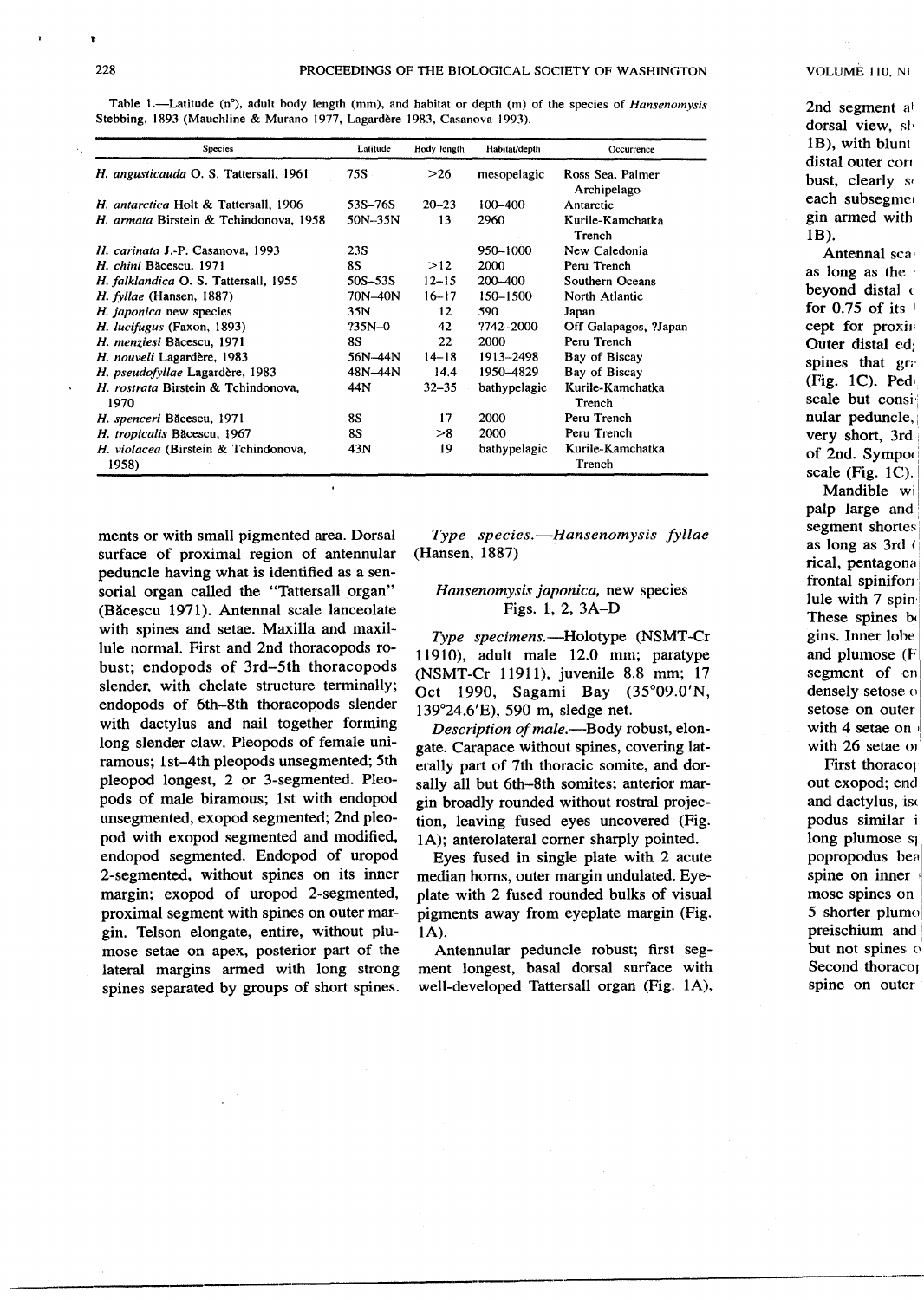#### WASHINGTON

of *Hansenomysis*

#### ;')ccurrence

1, Palme ,'clago

.amchatka

.Icdonia nch **Oceans** 

:ilantic

pagos. ?Japan neh **Biscay** siscay

"mchatka

Itch  $\ln$ ch :amchatka

#### *'mysis fyllae*

;0W species ,)

l,e (NSMT-Cr inm; paratype 8.8 mm; 17 (35°09.0'N. 0t. *I* robust, elon-

. covering latnite, and doranterior mar rostral projec-,'overeQ (Fli.  $\langle \psi \rangle$   $\langle \psi \rangle$  in  $\langle \psi \rangle$ with 2 acute ndulated. Eye ulks of visual : margin (Fig.

1St; first segsurface with  $\alpha$  (Fig. 1A),

**---**

#### VOLUME 110, NUMBER 2

2nd segment about same length as 3rd in dorsal view, shorter in ventral view (Fig. IB), with blunt process armed with setae at distal outer comer. Outer flagellum very robust, clearly separated into subsegments, each sub segment with rounded inner margin armed with 2 rows of tight setae (Fig. IB).

Antennal scale lanceolate, nearly 5 times as long as the maximum width, extending beyond distal end of antennular peduncle for 0.75 of its length, setose all round except for proximal 40% of outer margin. Outer distal edge of naked margin with 4 spines that gradually increase in length (Fig. IC). Peduncle slightly shorter than scale but considerably longer than antennular peduncle, 3-segmented, 1st segment very short, 3rd segment about half length of 2nd. Sympod with one spine at base of scale (Fig. IC).

Mandible with strong lacinia mobilis; palp large and slender, 3-segmented, 1st segment shortest, 2nd segment about twice as long as 3rd (Fig. ID). Labrum symmetrical, pentagonal, wider than long, without frontal spiniform process (Fig. IE). Maxillule with 7 spines and 1 seta on outer lobe. These spines bear small spinules on margins. Inner lobe with 7 setae, apical 3 large and plumose (Fig. IF). Maxilla with distal segment of endopod longer than wide, densely setose on inner margin and scarcely setose on outer margin; proximal segment with 4 setae on inner margin; exopod large, with 26 setae on margin (Fig. IG).

First thoracopod small and robust, without exopod; endopod with short preischium and dactylus, ischium, merus and carpopropodus similar in length; dactylus with 3 \\)\~ *\)\\\\\\~'t* ~\)h~ \)\\ \\i~\"\ \\\\\1~\\\\ ~\\1" popropodus bearing single, long plumose spine on inner margin, merus with 5 plumose spines on inner margin, ischium with 5 shorter plumose spines on inner margin, preischium and basis with plumose setae but not spines on inner margins (Fig. IH). Second thoracopod robust, endopod with 1 spine on outer margin of ischium, inner

margin produced into very large lamellar lobe armed with many simple setae, preischium shortest, merus longest with expanded inner distal part, dactylus with long and slender nail (Fig. 2A). Third to 5th thoracic endopods long and slender, forming minute chelate structure terminally, but concealed by crown of long setae (Fig. 2B). Endopod of 3rd thoracopod with carpopropodus unsegmented and about equal to merus in length (Fig. 2C). Endopod of 5th thoracopod with carpopropodus longer than merus and divided in 2 subsegments by oblique articulation, proximal subsegment very short (Fig. 2D). Sixth to 8th thoracic endopods long and slender, dactylus and nail together forming long slender claw. Endopod of 8th thoracopod with carpopropodus separated into 3-subsegments by oblique articulations, proximal subsegment very short but 2nd shortest, merus longer than carpopropodus; penis cylindrical (Fig. 2E). Thoracic exopods distal to basal plate 9-segmented in 2nd limb, and 10-segmented in 3rd to 8th limbs; 1st segment longest.

Sixth pleonite about 1.7 times as long as 5th.

Pleopods developed, biramous. First pleopod with exopod 9-segmented, endopod unsegmented, expanded distally, not reaching distal end of 1st segment of exopod (Fig. 2F). Second pleopod (Fig. 2G) with 7-segmented exopod, 1st segment thick, 2nd segment extended, provided with 2 short simple setae and one strong spinous seta that is spinulose in distal part. This spinous seta extending beyond distal end of exopod. Endopod 9-segmented, 1st segment thick and long (Fig. 2G, H). Third pleopod with both rami 9-segmented (Fig. 21). Fourth pleopod with 9-segmented exopod; 8-segmented endopod, 1st segment very long, almost reaching distal end of 3rd segment of exopod (Fig. 3A). Fifth pleopod with 9-segmented exopod; endopod unsegmented, almost reaching 6th segment of exopod (Fig. 3B).

Uropods slender, long. Endopod without statocyst, slightly extending beyond distal

-~.." '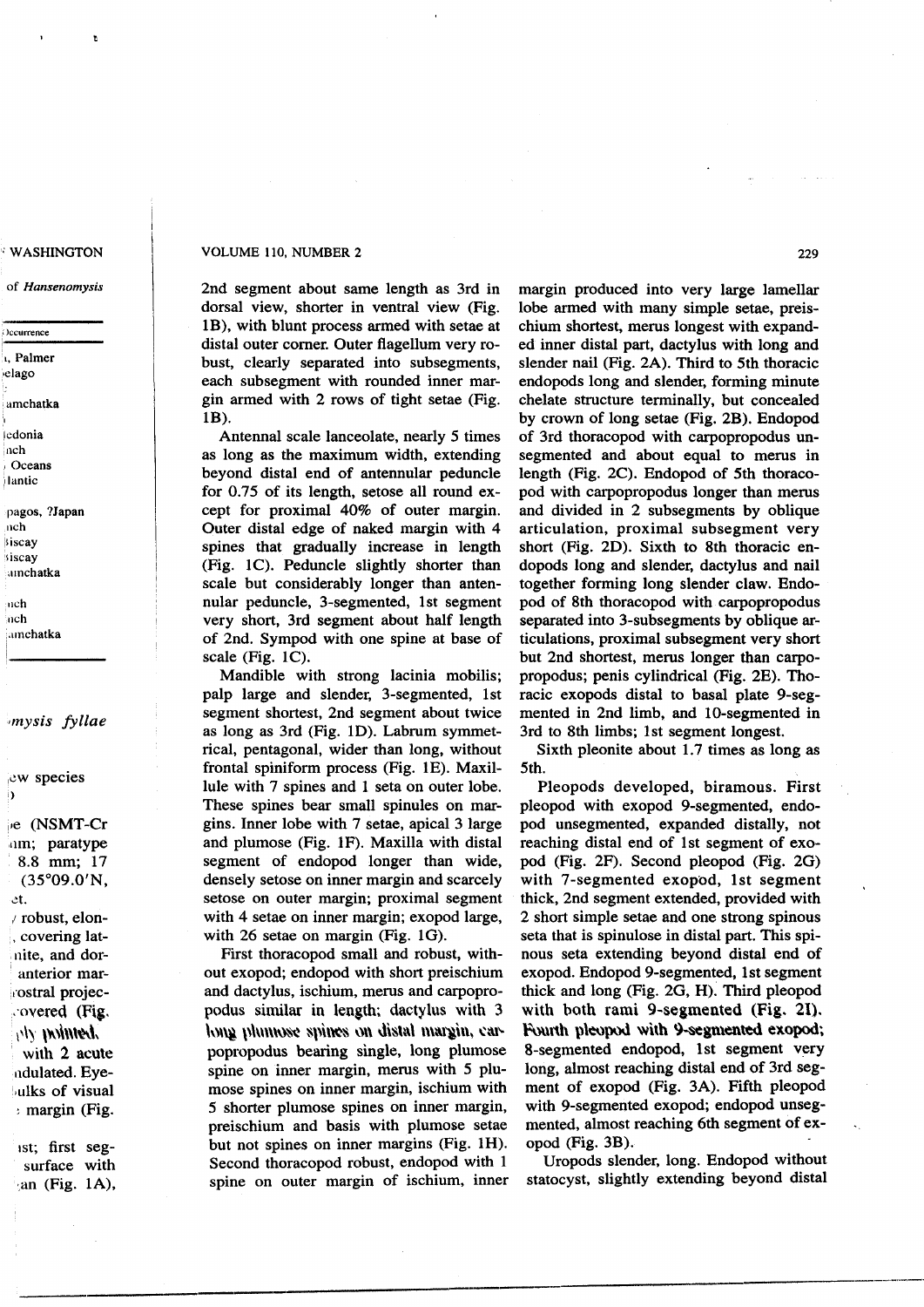D

# 230 PROCEEDINGS OF THE BIOLOGICAL SOCIETY OF WASHINGTON

VOLUME I I



Fig. 1. *Hansenomysis japonica,* new species. Holotype, adult male. A, anterior part in dorsal view; B, antennular peduncle in ventral view; C, antenna; D, mandible; E, labrum; F, maxillule; G, maxilla; H, 1st thoracopod. Abbreviation, TO: Tattersall organ.

Fig. 2. *I.* **of 3rd th**ora pleopod; H.

/

 $\mathbf{F}$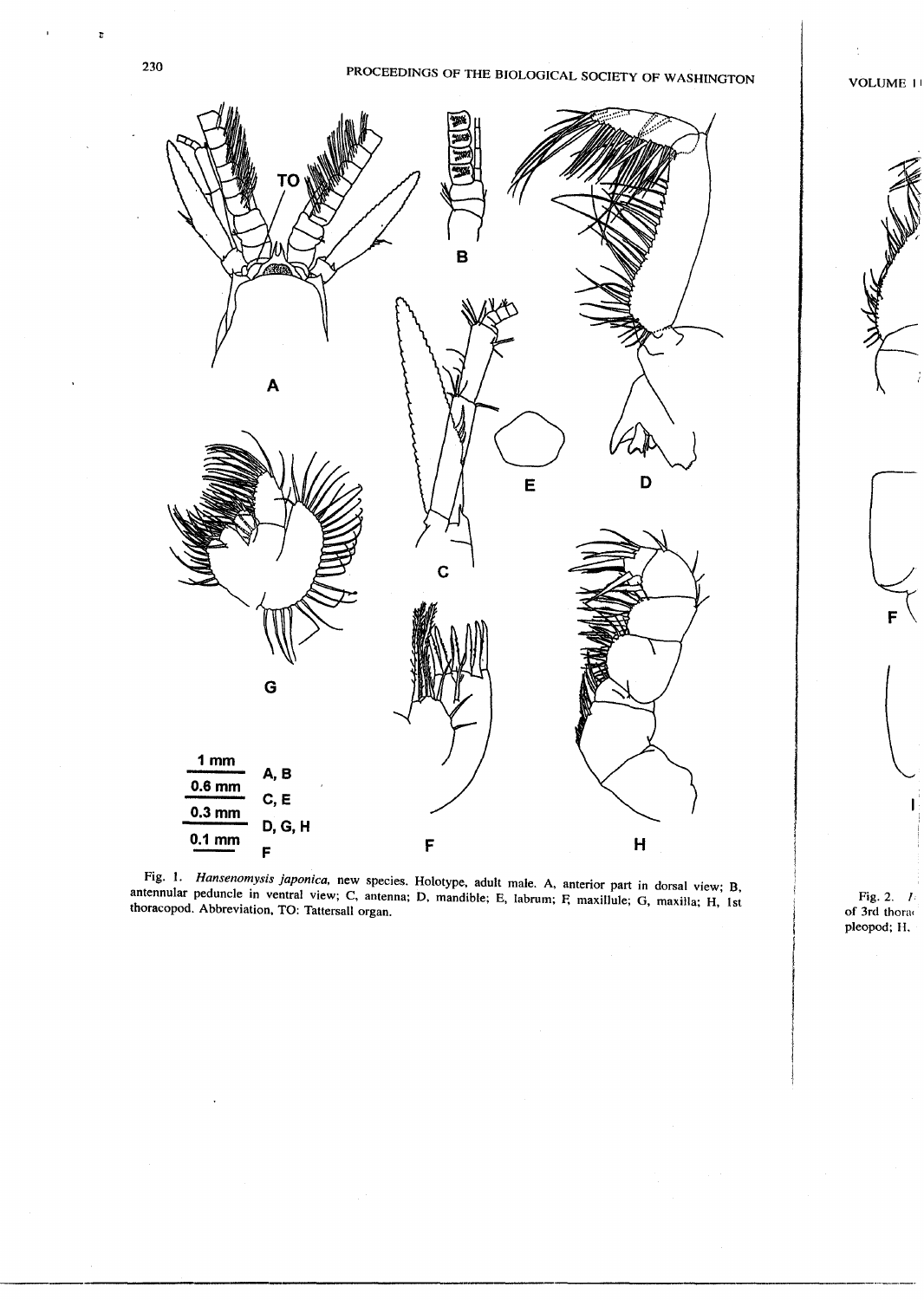

 $\mathbf{z}$ 









Fig. 2. *Hansenomysis japonica.* new species. Holotype, adult male. A, 2nd thoracopod; B, chela of endopod of 3rd thoracopod; C, 3rd thoracopod; D, 5th thoracopod; E, 8th thoracopod and penis; F; 1st pleopod; G, 2nd pleopod; H, distal part of modified seta on exopod of 2nd pleopod; I, 3rd pleopod.

 $\mathbb{R}^3$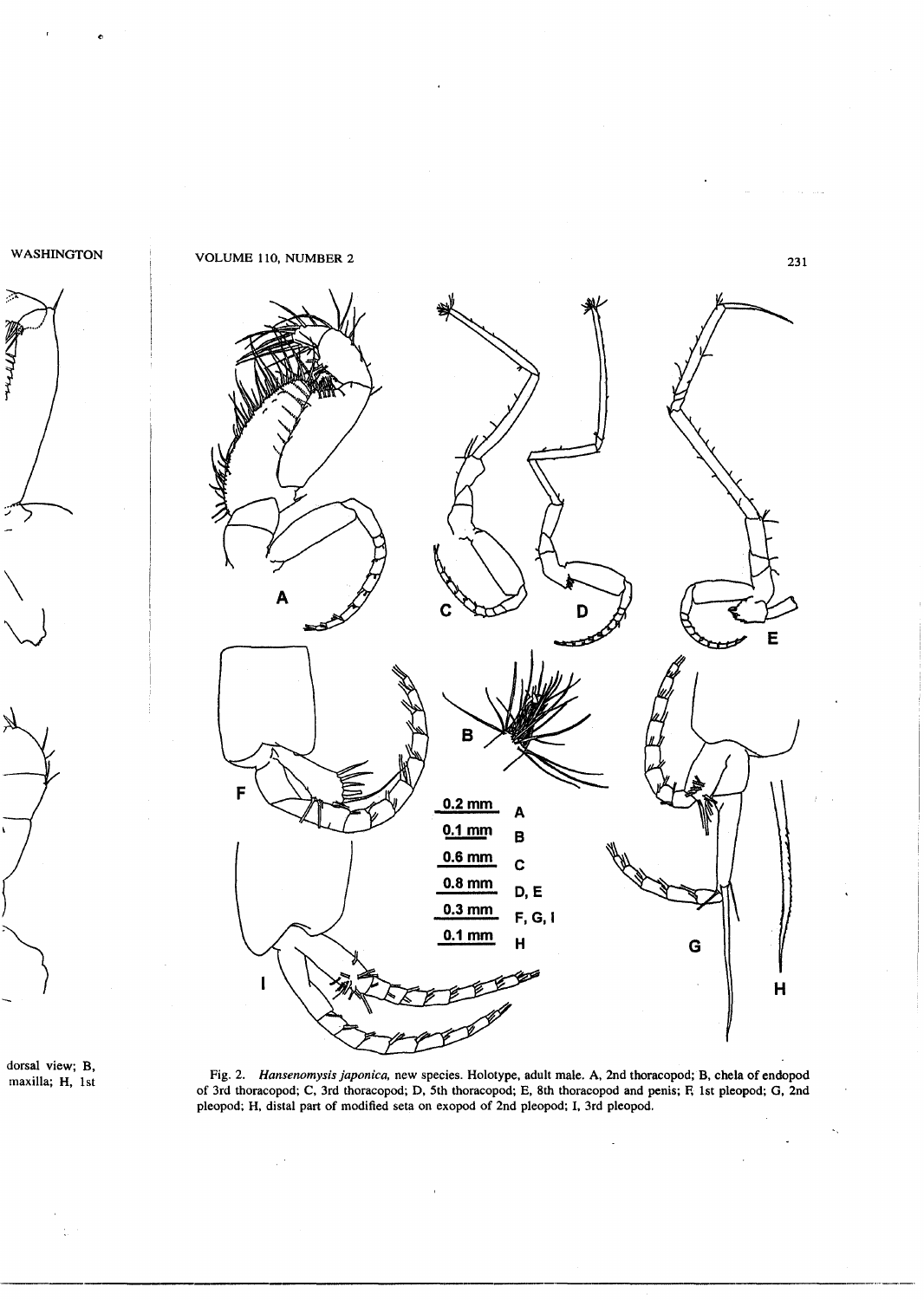edge of telson, 2-segmented, 1st segment 4.5 times longer than 2nd, which is lanceolated, setose all round without spines on inner margin. Exopod shorter than endopod, 2-segmented, 1st segment about 6 times longer than 2nd, armed in distal half of outer margin with 2 small, regularly spaced spines, and 3-4 closely set spines near distal end. The latter spines lengthen gradually towards extremity, inner margin setose, 2nd segment setose all round (Fig. 3C).

Telson entire (Fig. 3C), long and narrow, almost 3 times longer than 6th pleonite and about 4.2 times as long as broad, distal third tapered posteriorly in 3 steps, each step marked by strong spine; between these spines a series of 3-6 smaller spines. Remainder of lateral margin armed with 11- 12 small spines regularly spaced, proximal 0.2 of lateral margin unarmed (Fig. 3C). Apex without plumose setae, truncate with 9 spines, central spine about same length as outermost spines; penultimate pair of terminal spines longest; two pairs of smaller spines on each side of central spine. Marginal spines moderately barbed (Fig. 3D).

*Etymology.-The* species name "japonica" refers to the collecting locality.

*Remarks.-Hansenomysis japonica* closely resembles *H. violacea* in general body form, but is easily distinguishable from it by the long acute horns of the eyeplate, the narrower antennal scale, the segmented carpopropodus of the endopod of the eighth thoracopod, and the longer and narrower telson. With *Hansenomysis armata* Birstein & Tchindonova, 1958, *H. lucifugus, H. rostrata,* and *H. violacea,* the new species is the fifth species of the genus recorded from the Pacific Ocean (Table 1).

#### *?Hansenomysis lucifugus* (Faxon, 1893) Fig. 3E-G

*Scolophthalmus lucifugus.-Faxon,* 1893: 219; 1895:226, pl. LV, fig. 1.---Illig, 1930:556.-W. M. Tattersall, 1951:243.

*Material.-Immature* female 14.3 mm,

**---**

14 May 1995, Sagami Bay (35°05.9'N, 139°32.0'E), 742 m, sledge net.

*Remarks.-Hansenomysis lucifugus* was established by Faxon (1893) without illustrations, but a later redescription (Faxon 1895) included illustrations. His descriptions and illustrations, however, are brief, so that we cannot compare the present immature specimen with his type specimen. The following characters of the present specimen agree well with those of the type specimen: (1) carapace is produced to form an acute rostrum, anterolateral margins armed with two spines, one behind the external margin of the antennule, the other at the anterior inferior angle; (2) eyeplate bears two "spines"; (3) antennal peduncle with second and third segments about equal in length (Fig. 3E); (4) endopod of uropod slender with distal end extending beyond the telson and exopod (Fig. 3F). A difference is found in the fifth female pleopod. In the original description it is two-segmented whereas in the present our juvenile specimen it is unsegmented (Fig. 3G).

*Hansenomysis lucifugus* closely resembles *Hansenomysis rostrata;* they are the only two *Hansenomysis* species having the anterior 'margin of frontal carapace produced in an acute rostrum. *Hansenomysis rostrata,* however, differs from the former species in the telson which is ovate in shape and which does not bear large spines on the central region of apex.

*Distribution.-Hitherto* known only from the type locality, eastern Pacific off Galapagos. This is the first record of *Hansenomysis lucifugus* for Japan and western Pacific, if the identification is correct.

- Key to species of the genus *Hansenomysis* (Modified from Bacescu 1971)
- 1. Carapace with spines  $\dots \dots \dots \dots$ Carapace without spines . . . . . . . . . . . 2 6
- 2. Posterolateral angles of pleonites produced in form of spine-like processes

. Posterolateral angles of pleonites not 3

i i I 100 MW

> t t

 $0.3<sub>pr</sub>$ 0.6 m  $0.2 m$  $1<sub>m</sub>$ 0.6 n'

Fig. 3. *Hanse* uropod and telson in dorsal view; E

't>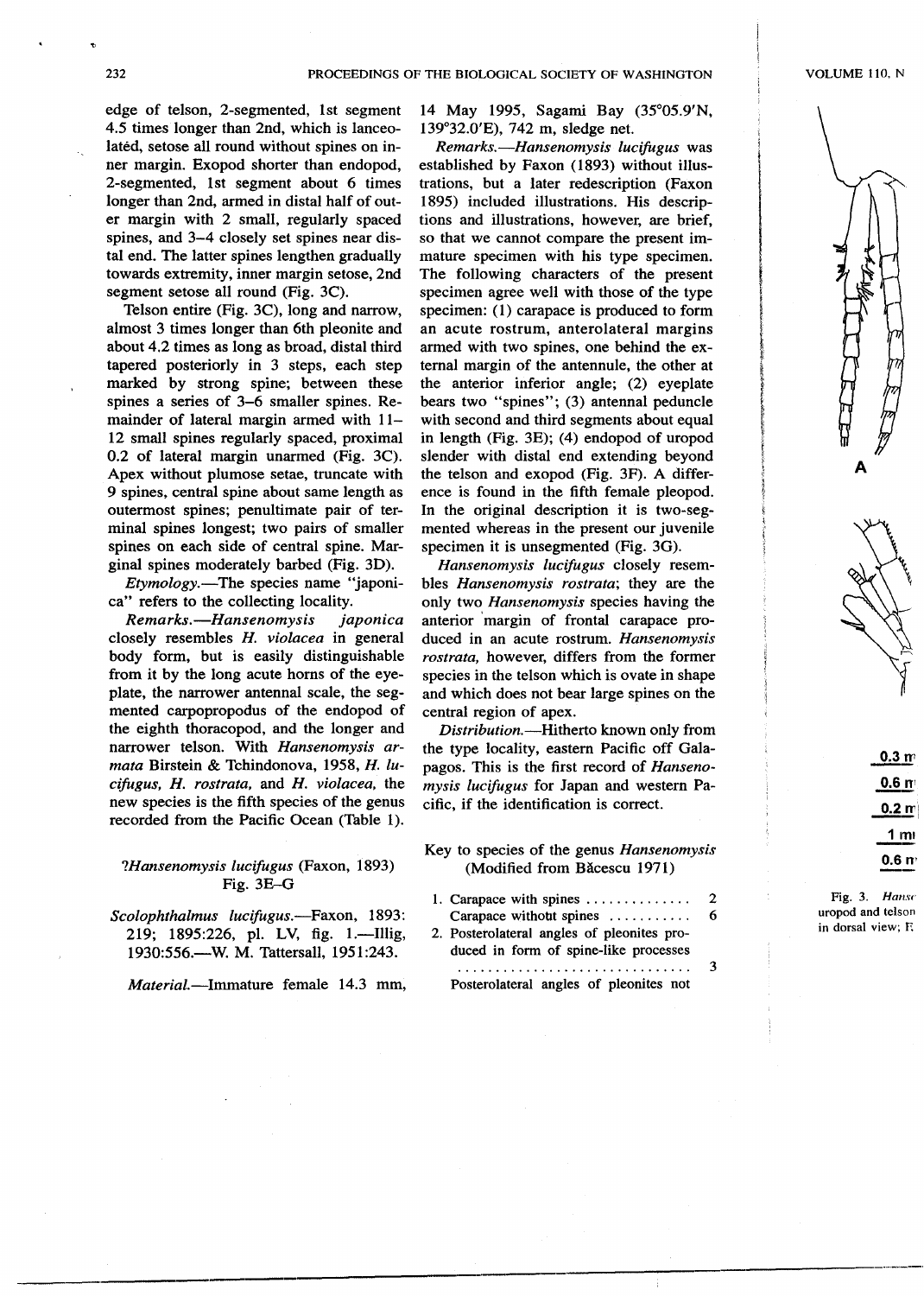#### OF WASHINGTON

tJ

#### Bay (35°05.9'N, ~ net.

*is lucifugus* was 3) without illus- >cription (Faxon ns. His descripwever, are brief, <sup>~</sup> the present imtype specimen. of the present hose of the type lroduced to form lateral margins e behind the exlUle, the other at e; (2) eyeplate Itennal peduncle lents about equal lopod of uropod ~tending beyond ;. 3F). A differfemale pleopod. I it is two-seg- ;ent our juvenile

I (Fig. 3G). closely resem*a;* they are the ~cies having the I carapace pro- . *Hansenomysis* rom the former is ovate in shape ge spines on the

nown only from 'acific off Gala- )ed of *Hanseno*and western Pacorrect.

!) *Hansenomysis* . scu 1971)

| . <b>.</b>    | 2 |
|---------------|---|
| . <u>.</u> .  | 6 |
| leonites pro- |   |
| ke processes  |   |
| . <b>.</b>    | ٩ |
| pleonites not |   |

#### VOLUME 110, NUMBER 2



Fig. 3. *Hansenomysis japonica.* new species. Holotype, adult male. A, 4th pleopod; B, 5th pleopod; C, uropod and telson; D, apex of telson. *?Hansenomysis lucifugus* (Faxon, 1893). Immature female. E, anterior part in dorsal view; F, uropod and telson; G, 5th pleopod.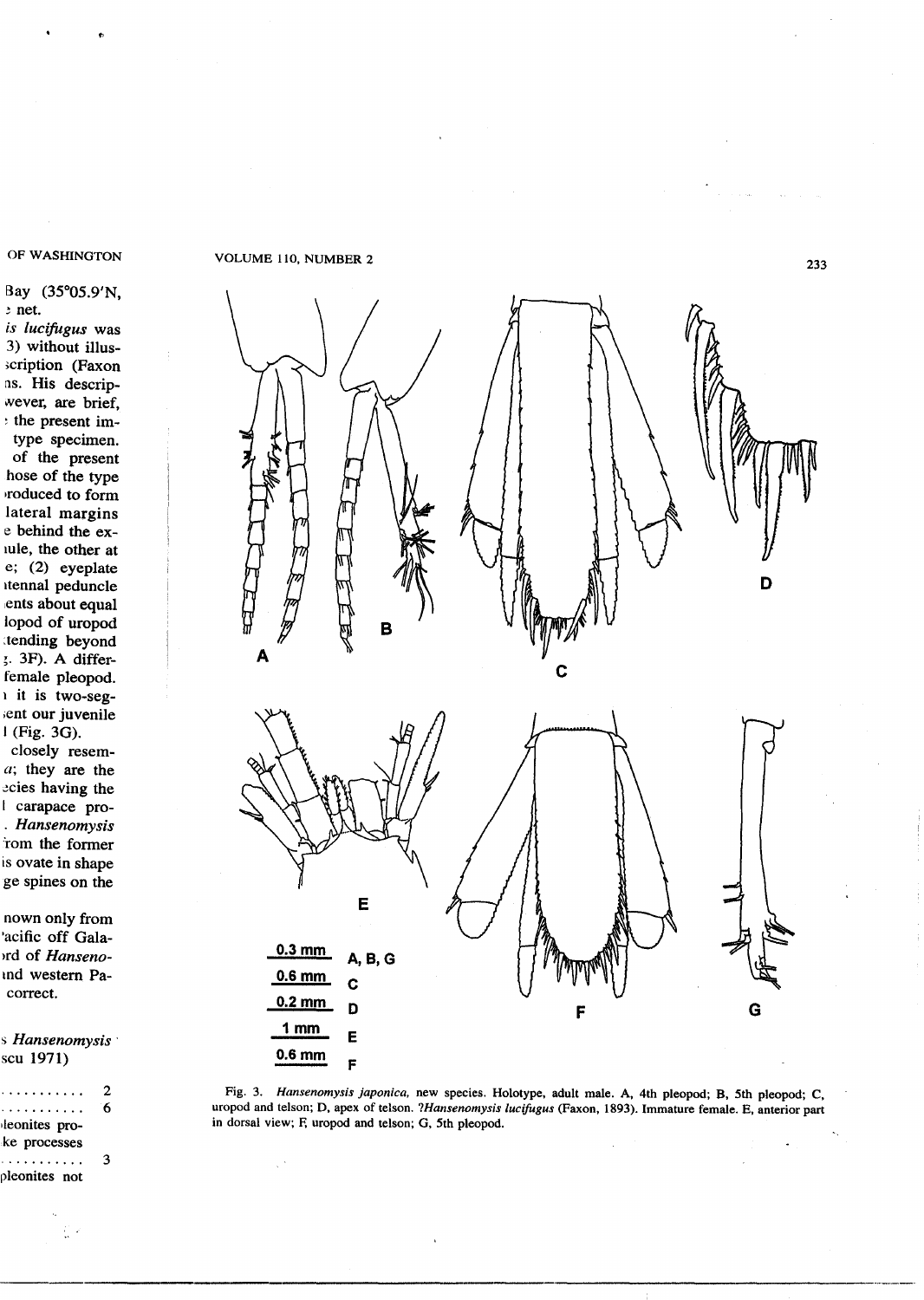produced in form of spine-like process-

- es , 4 3. Eyeplate with 2 lateral processes  $\dots$ . . . . . . . . . . *H. menziesi* Bacescu, 1971 Eyeplate with 1 central process . . . . . .
- . . . . . . . . . ., *H. nouveli* Lagardere, 1983 4. Outer margin of antennal scale with spines located among setae........
- *H. annata* Birstein & Tchindonova, 1958 Outer margin of antennal scale without spines located among setae. . . . . . . . . 5
- 5. Outer margin of antennal scale with  $11-15$  spines. Telson ovate........ . .. *H. antarctica* Holt & Tattersall, 1906 Outer margin of antennal scale with 17-23 spines. Telson long and narrow *H. angusticauda* O. S. Tattersall, 1961
- 6. Eyeplate with anterolateral or median horns or processes . . . . . . . . . . . . . . . 7 Eyeplate straight frontally or with weak lateral or median emargination  $\dots$  12
- 7. Anterolateral or median horns or processes of eyeplate not acute. . . . . . . . 8 Anterolateral or median horns or processes of eyeplate acute  $\dots \dots$  . . . . . . . 9
- 8. Apex of telson rounded and narrow. Outer margin of antennal scale with spines located among setae........ . . .. *H. falklandica* O. S. Tattersall, 1955 Apex of telson broadly rounded. Outer margin of antennal scale without spines located among setae. . . . *H. violacea* . . . . . . .. (Birstein & Tchindonova, 1958)
- 9. Apex of telson somewhat rectangular with truncate apex. Carapace without rostral projection . . . . . . . . . . . . . . . . 10 Apex of telson rounded. Carapace with or without rostral projection . . . . . . . . 11
- 10. Antennal scale shorter than peduncle. Outer margin of exopod of uropod unarmed except for 2 spines confined near distal suture *H. tropicalis* Bacescu, 1967 Antennal scale longer than peduncle. Outer margin of exopod of uropod armed. . . . . . . . . *H. japonica* new species
- 11. Outer margin of antennal scale without spines located among setae. Carapace with rostral projection.. *H. lucifugus* . . . . . . . . . . . . . . . . . . . . .. (Faxon, 1893) Outer margin of antennal scale with spines located among setae. Carapace without rostral projection . . . . . . . . . . . . . . . . . *H. pseudofyllae* Lagardere, 1983
- 12. Outer margins of antennal scale and exopod of uropod with spines located among setae. . . . *H. fyllae* (Hansen, 1887) Outer margins of antennal scale and exopod of uropod without spines located among setae. . . . . . . . . . . . . . . . . . . .. 13
- 13. Distalmost spine of outer margin of antennal scale and of exopod of uropod extending beyond' apices of respective lamina. Outer margin of exopod of uropod with 8 spines. . . . . . .. *H.chini*
	- . . . . . . . . . . . . . . . . . . . . .. Bacescu, <sup>1971</sup> Distalmost spine of outer margin of antennal scale and of exopod of uropod not extending beyond apices of respective lamina. . . . . . . . . . . . . . . . . . . . .. 14
- 14. Outer margin of exopod of uropod with less than 10 spines  $\dots \dots \dots \dots \dots$  15 Outer margin of exopod of uropod with more than. 10 spines. Exopod of uropod longer than endopod .... H. *carinata*
- "" . . . . . . . . . . . . . . . . .. . .. Casanova, 1993 15. Apex of telson rounded and narrow. Antennal scale with spines on distal half of outer margin. . . . *H. spenceri* . . . . . . . . . . . . . . . . . . . . .. Bacescu, 1971 Apex of telson broadly rounded. Antennal scale with spines on proximal half of outer margin. . . . . . .. *H. rostrata* . . . . . . . ., Birstein & Tchindonova, *1970*

#### Acknowledgments

One of the authors, MB, wishes to extend his most sincere thanks to the Ministry of Education, Science, Sports and Culture of Japan for granting to him the opportunity, by means of a fellowship, of carrying out the present study.

#### Literature Cited

- Băcescu, M. 1967. Further mysids from the Pacific Ocean collected during the XIth cruise of R/V "Anton Bruun", 1965.-Revue Roumaine de Biologie, Série de Zoologie, 12(3):147-159.
	- -. 1971. Contributions to the mysid Crustacea from the Peru-Chile Trench (Pacific Ocean).- Anton Bruun Report 7:1-24.
- Birstein, Y. *A.,* & Y: G. Tchindonova. 1958. The deep sea mysids of the northwest Pacific Ocean.— Trudy Instituta Okeanologii, Akademiya Nauk SSSR 27:258-355.
	- -. 1970. New mysids (Crustacea, Mysidacea)

#### VOLUME 110, NU:

from the Kw stituta Okean<sup>.</sup> Casanova, J.-P. 199 idacés Lopho midae) de la moire d'Mus, 156(0):33-53 Czerniavsky, V. 185 primis Imper-Petersburg N pis. 1-31. Faxon, W. 1893. R off the wesl Galapagos, Ie' the Gulf of ( Agassiz. carri sion Steaner Commander ing. Prelimin. Crustacea .--- J parative Zool . 1895. Rep<sup>.</sup> coasts of Me and off the' California in ried on by th "Albatross" Crustacea.... parative Zool Hansen, H. J. 1887 lands Fauna Videnskabeli<sub>1</sub> istrisk Forcn' 2-7, I map.

.\_~'.""""-\_.

ė

~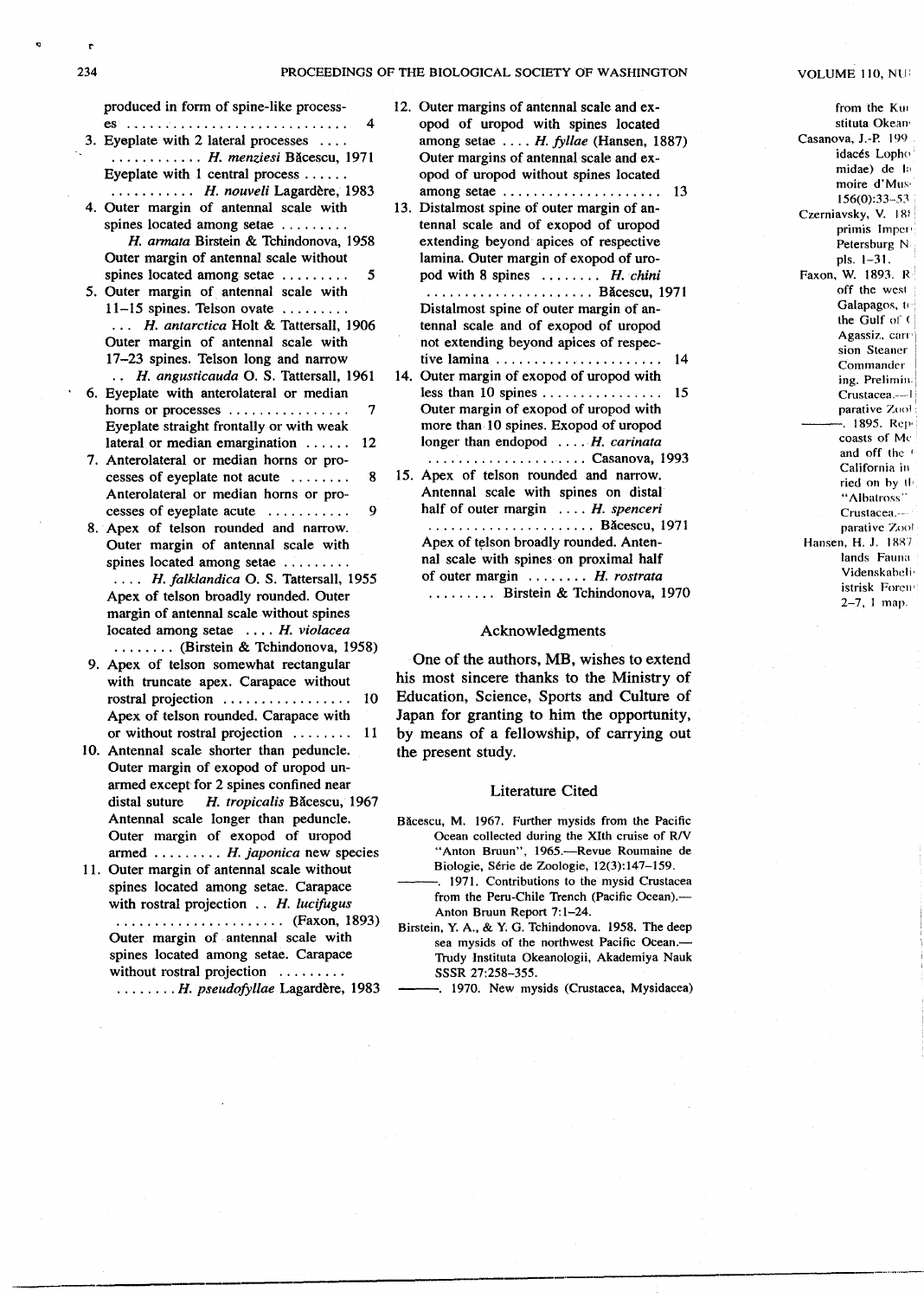**I**

"

1al scale and exspines located vllae (Hansen, 1887) lal scale and ex-It spines located . . . . . . . . . . . . 13 er margin of anopod of uropod es of respective f exopod of uro- . . . .. *H.chini* . . . . Băcescu, 1971 ~r margin of anl)pod of uropod pices of respec-. . . . . . . . . . . . . 14 I of uropod with . . . . . . . . . . . . . 15 I of uropod with lopod of uropod . . . *H. carinata* . . . Casanova, 1993 ;d and narrow. pines on distal . . . *H. spenceri* . . .. Bacescu, 1971 rounded. Antenn proximal half . . . *H. rostrata* Tchindonova, 1970

#### ments

I, wishes to extend Lo the Ministry *of* Its and Culture *of* n the opportunity, p, *of* carrying out

#### ~ited

ysids from the Pacific he XIth cruise of R/V .-Revue Roumaine de gie, 12(3): 147-159. () the mysid Crustacea neh (Pacific Ocean).- 24.

mova. 1958. The deep west Pacific Ocean.ogii, Akademiya Nauk

#### Crustacea, Mysidacea)

# Y OF WASHINGTON VOLUME 110, NUMBER 2

from the Kuril-Kamchatka Trench.-Trudy Instituta Okeanologii 86:277-291.

- Casanova, *J.-P.* 1993. Crustacea Mysidacea: les Mysidaces Lophogastrida et Mysida (Petalophthalmidae) de la région néo-calédonienne.—Mémoire d'Muséum national d'Histoire naturelle 156(0):33-53.
- Czerniavsky, V. 1883. Monographia Mysidarum Imprimis Imperii Rossici. in Transactions *of* SI. Petersburg Naturalists' Society, 18(3):1-102 + pis. 1-31.
- Faxon, W. 1893. Reports on the dredging operations off the west coast of Central America to the Galapagos, to the west coast of Mexico, and in the Gulf of California, in charge of Alexander Agassiz, carried on by the U.S. Fish Commission Steaner 'Albatross', during 1891, Lieut.-Commander Z. L. Tanner, U.S.N., Commanding. Preliminary descriptions of new species of Crustacea.---Bulletin of the Museum of Comparative Zoology 24:217-220.
	- -. 1895. Reports on an exploration off the west coasts of Mexico, Central and South America, and *off* the Galapagos Islands to the Gulf of California in charge of Alexander Agassiz, carried on by the U.S. Fish Commission Steamer "Albatross" during 1891. Xv. The stalk-eyed Crustacea.--Memoirs of the Museum of Comparative Zoology 18:1-292.
- Hansen, H. J. 1887. Oversigt over det vestlige Grönlands Fauna af Malakostrake Havkrebsdyr.-Videnskabelige Meddelelser fra Dansk Naturistrisk Forening i Kjøbenhevn 9:5-226, tables 2-7, I map.
- Holt, E. W. L., & w. M. Tattersall. 1906. Preliminary notice of the Schizopoda collected by H.M.S. 'Discovery' in the Antarctic region.—The Annals and Magazine of Natural History, Ser. 7, 17(97): 1-11.
- Illig, G. 1930. Die Schizopoden der Deutschen Tiefsee-Expedition.--Deutschen Tiefsee-Expedition 1898-1899,22(6):1-229.
- Lagardère, J.-P. 1983. Les Mysidacés de la plaine abyssale du golfe de Gascogne I. Families des Lophogastridae, Eucopiidae et Petalophthalmidae.--Bulletin d'Muséum national d'Histoire naturelle, Paris, 4" ser, 5, section A, n° 3:809- 843.
- Mauchline, *J.,* & M. Murano. 1977. World list of the Mysidacea, Crustacea.--Journal of the Tokyo University of Fisheries 64(1):39-88.
- Murano. M., & E. E. Krygier. 1985. Bathypelagic mysids from the northeastern Pacific.---Journal of Crustacean Biology 5(4):686-706.
- Stebbing, T. R. R. 1893. A history of Crustacea.-International Science Serie of London 74: 1- 466.
- Tattersall, O. S. 1955. Mysidacea.-Discovery Reports 28:1-190.
- -. 1961. Report on some Mysidacea from the deeper waters of the Ross Sea.-Proceedings of the Zoological Society of London 137(4):553- 571.
- Tattersall, W. M. 1951. A review of the Mysidacea of the United States National Museum.-The United States National Museum, Bulletin 201: 1-292.

235